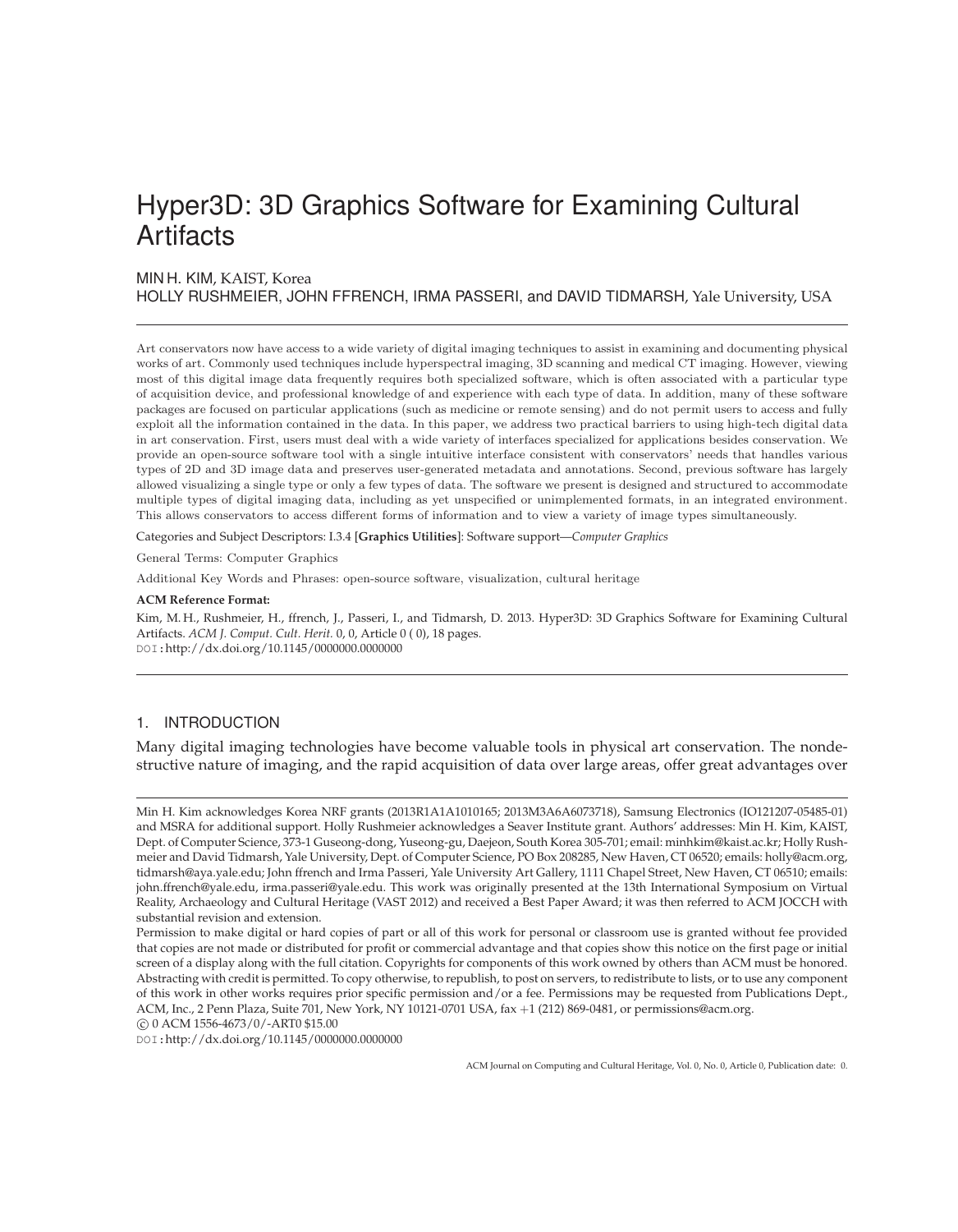#### 0:2 • M. H. Kim et al.

other techniques such as taking small physical samples or taking measurements at individual points. However, the full potential of digital imaging has not been realized because of the difficulty of assembling the various image types in a common framework to develop an integrated view of an artifact. In this paper, we present a new open-source tool to facilitate the viewing and navigation of multiple image data types in a form convenient for art conservators.

Various types of imaging techniques, generally targeted at other applications, have been developed and are becoming ever more popular among conservators. Clearly, digital camera images and 2D scans of historic photographs remain useful in documenting works. Beyond these basic tools, however, advanced imaging technologies such as X-rays, hyper- and multispectral imaging, 3D scanning, and computed tomography (CT) imaging are being used with increasing frequency.

Current software environments for advanced imaging techniques are nevertheless generally bound to specific imaging hardware and/or applications. Companies developing the hardware provide systemspecific software applications, often at extra cost. In some cases, software is provided by other sources, but for a single end application – e.g. medical applications for CT scans, or mechanical manufacturing applications for 3D scanners. Such systems do not facilitate importing other data types, and include many modules and interface options irrelevant to the needs of art conservation. Worse yet, various software systems use different interface conventions for tasks that should be similar across data types, such as navigation, zooming and lighting. Further compounding the difficulty is the inability of many software applications to store and recall user-generated content about the images that they display. In the event that a particular application does support saving notes or bookmarks about an image or project, the resulting annotations may be incompatible for use in other applications used to visualize additional data formats.

The cost, complexity and interface inconsistency of software for different types of imagery have become obstacles for conservators who try to adopt new imaging technologies in their work. Conservators might have to use multiple workstations to support running multiple software systems simultaneously to examine e.g. a CT scan, a 3D scan, and a stack of hyperspectral images of a single artifact. Furthermore, they must constantly adjust to the different interface and annotation conventions of the software when switching between workstations. A tool is needed that can import data without unnecessary functionalities from other applications and that possesses an intuitive common interface.

Beyond importing various known imaging formats and saving notes and metadata about such images, conservators need an extensible framework that allows the existing interface to be used with future types of data. For instance, if a conservator receives a 3D model with hyperspectral textures, it should be possible to use the software to investigate the data with the same navigation and lighting controls as used with previous 3D models, and with the same spectral displays as used with 2D spectral images.

The field of computer graphics has developed many open-source software frameworks for processing 3D geometric models [Cignoni et al. 2008; Lévy 2008; Möbius and Kobbelt 2010]. These projects have been successful in their own right and have also had a broad impact on other fields. Nevertheless, these efforts remain focused on 3D geometric processing, although some have been extended to support additional operations.

In this paper, we address the lack of equivalent software packages that permit art conservators to easily use digital data for art restoration. We provide an open-source imaging software tool, shown in Fig. 1, that reduces the complexity in using data from high-end imaging technology. In contrast to previous opensource geometric frameworks, the tool can display multiple types of data rather than just 3D models. We avoid replicating this previous work by focusing on navigating and viewing images, rather than offering processing capability.

We describe the development of this software designed to give art conservators easy access to high-end imaging. In the spirit of previous software projects in computational geometry, we provide this software as open-source to enable future development by other users.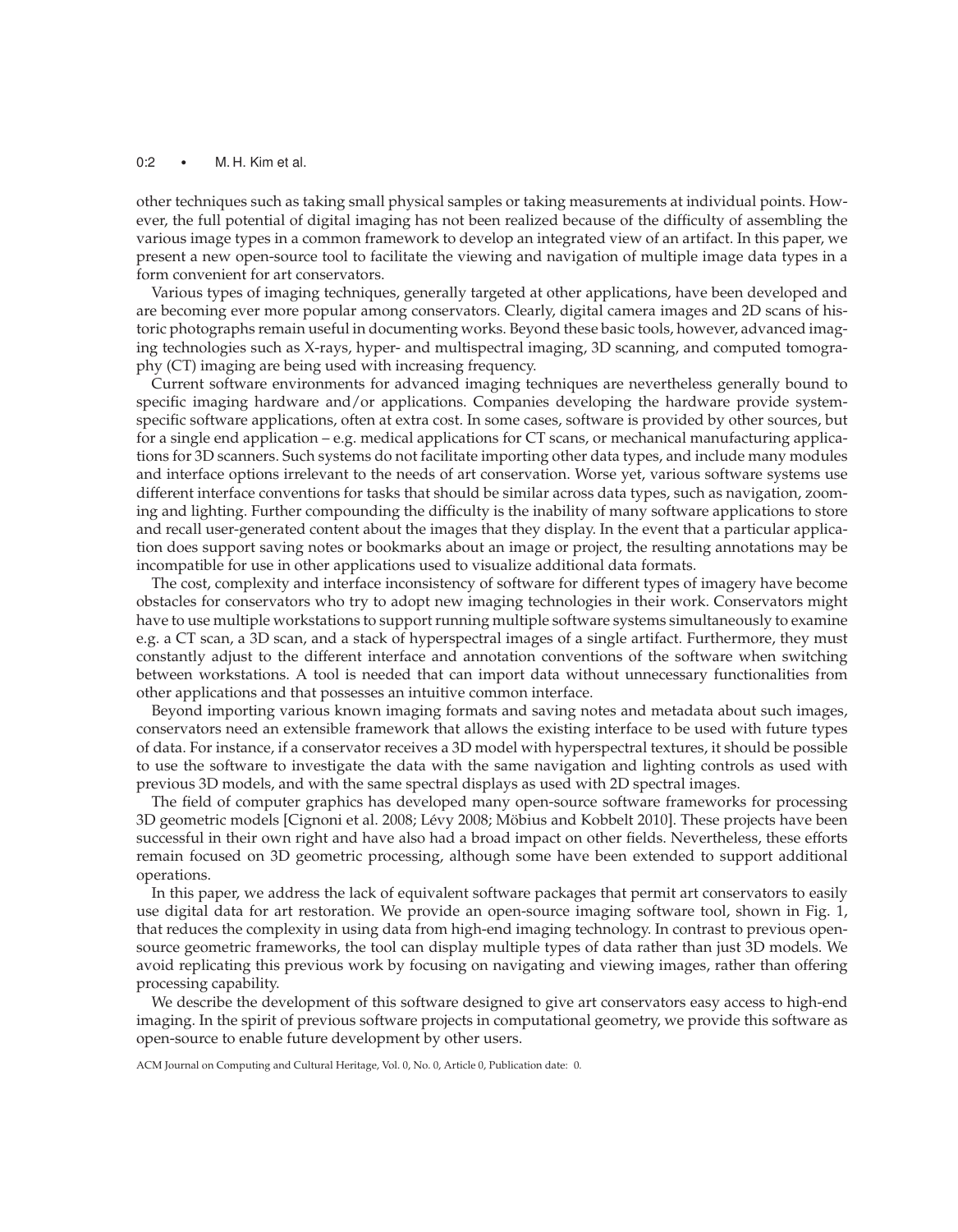

**Fig. 1:** *Two screenshots of the software displaying different cultural artifacts. (a) Tempera on panel with gilding,* The Coronation of the Virgin*, Italy ca. 1325, by Jacopo del Casentino. On the left, a CT 2D stack visualization; on the right, a volume rendering of the polychrome panel. The column on the right-hand side shows the light controls for the 3D model/volume rendering visualization (key/fill light), the CT stack data navigator, and the volume rendering options. The widget at the bottom right presents the interface for loading and storing image bookmarks. (b) Marble bust,* Alexander Pope*, 1741, by Louis Fran¸cois Roubiliac. At left, a 3D laser scanning model; at right, a hyperspectral image. At the middle of the column to the right, the plot widget illustrates the spectral reading of the region enclosed by the orange dotted line.*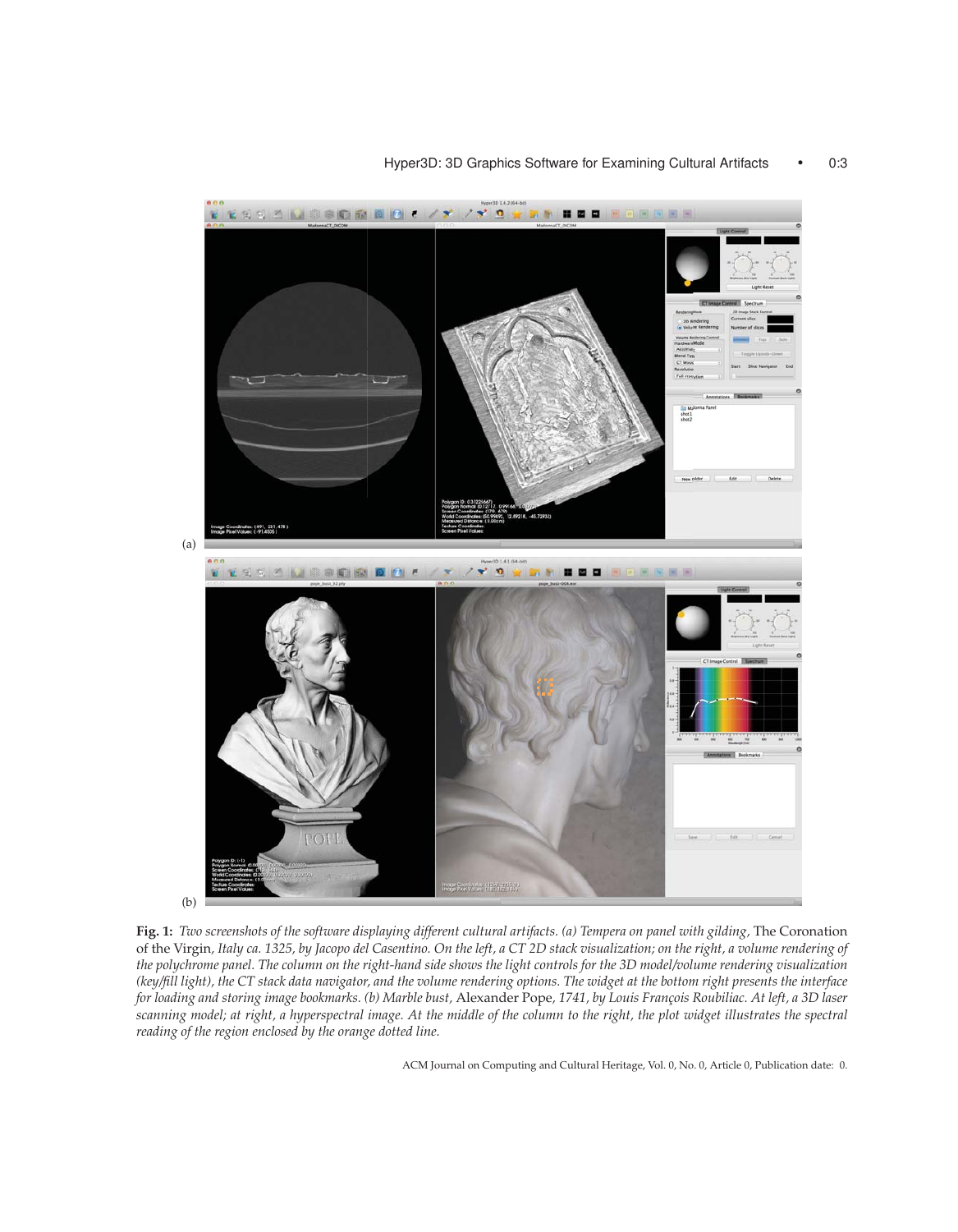# 0:4 • M. H. Kim et al.

Our contributions are:

- The integrated visualization of various types of imaging data for art restoration in a single software package.
- A coherent system for saving and retrieving user-generated metadata and annotations alongside the images displayed.
- A publicly accessible open-source framework for extensive future modification.

#### 2. BUILDING ON PREVIOUS WORK

In this section we review the types of imaging data commonly in use by art conservators and the background for the selection of our software's basic framework.

#### 2.1 Data Types in Art Conservation

Various imaging technologies have been used in the field of art conservation for many decades [Fischer and Kakoulli 2006]. Infrared reflectography (IRR) with narrow band-pass filters has been used in the study of paintings [Delaney et al. 1993]. Mansfield et al. [2002] and Attas et al. [2003] applied multi-spectral imaging to examine drawing and oil painting. Spectral imaging can, for example, detect variations in material indicating repairs that have been made to the original works.

Full volumetric scanning, in particular CT scanning, is used to investigate the structure of artifacts, especially those made of wood and bone [Ghysels 2005]. For example, CT scanning was used to obtain a full volumetric map of a Fang reliquary head from Gabon to answer questions such as the internal morphology of and the degree to which oils had permeated the wooden object [Kaehr et al. 2007].

Conservators can now make simultaneous use of multiple types of digital information in understanding, documenting and conserving works of art. In studying the work of Raphael, Roy et al. [2007] demonstrated the use of infrared and ultraviolet imaging and 3D profilometry. The work of Arbace et al. [2012] shows how scanned historic photographs, 3D shape scans, and color data can be brought to bear in the reconstruction of a work. Mohen et al. [2006] describe a remarkable set of imaging technologies as well as other physical measurements all used in a definitive study of the state of Leonardo da Vinci's *Mona Lisa*. In general, conservation projects dealing with multiple imaging modalities have focused on the study of a particular object, rather than a tool that can be used to study many objects. In most cases technical experts in different disciplines, and in the different imaging modalities, were needed to acquire and interpret the data.

While conservators rely on a variety of digital image formats to visualize works of art, they also need to generate data about the objects that they visualize to assist them in formulating conclusions and to share with colleagues, researchers, and the public. For example, conservators may wish to take a screenshot of the object currently being visualized, to save (and later retrieve) a "bookmark" of an object from a particular camera angle with certain display and lighting conditions, or to "tag" parts of the object and associate them with annotations elaborating upon noteworthy features. In addition to free-form annotations, conservators may also wish to catalog information about the object using controlled metadata systems. Popular standards for describing works of art and visual culture include the Getty Research Institute's Categories for the Description of Works of Art [Baca and Harpring 2009] and the Visual Resources Association's VRA Core [VRA 2013].

In this project we seek to provide art conservators access to different types of digital imaging data and metadata in an integrated environment. Experts might still be needed to acquire the data (as with CT scans) or to process data into a useful form (as with the conversion of range images into 3D models). However, given the processed data, our tool should allow conservators to inspect and annotate the results in their day-to-day work, without the assistance of technical experts. Working as a team including a museum conservator (I. Passeri) and a museum director of visual resources (J. ffrench), we compiled this list of digital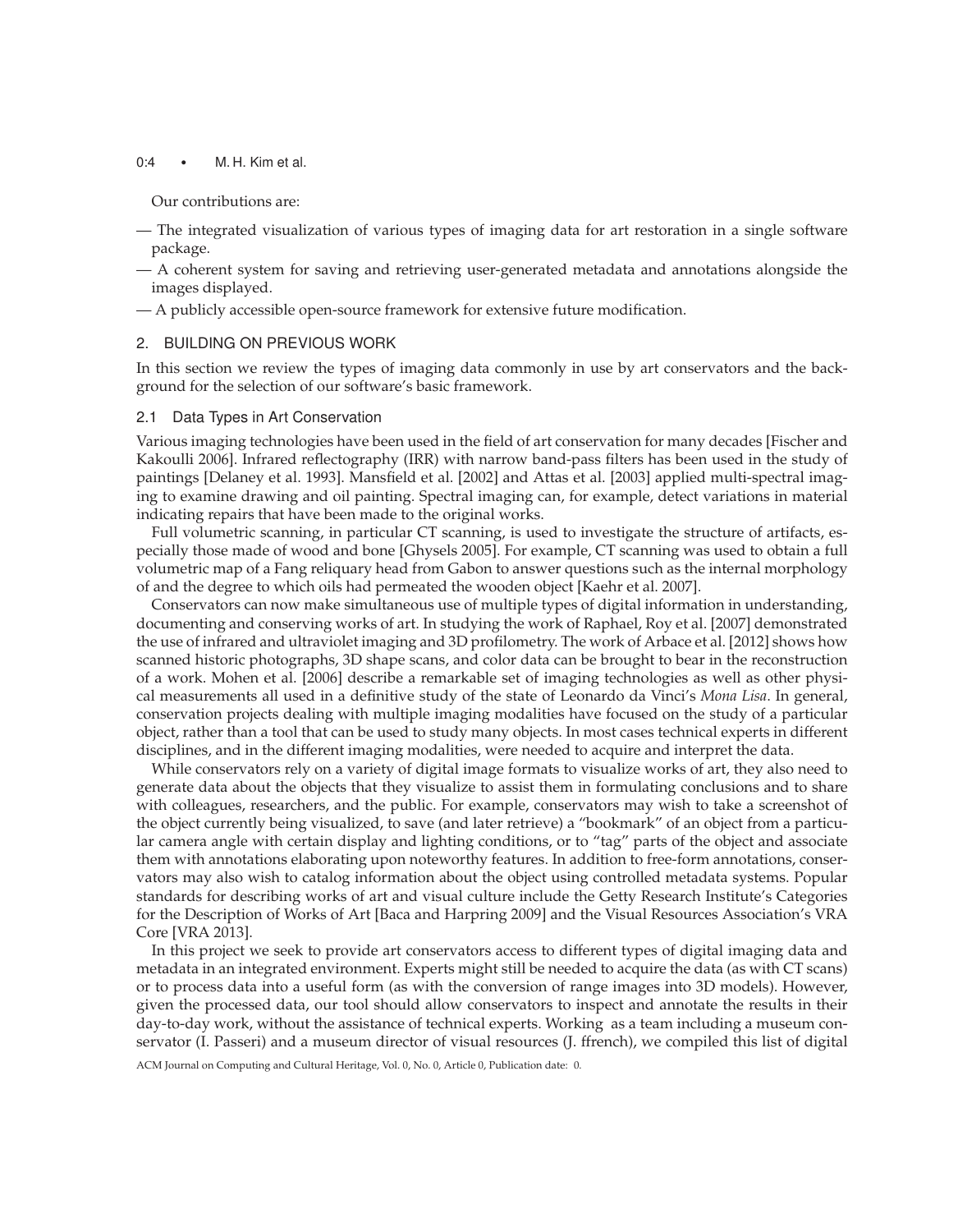imaging types found useful in practice: conventional 2D (RGB) digital photography, 2D high-dynamicrange (HDR) imaging [Debevec and Malik 1997], reflectance transformation imaging (RTI) [Palma et al. 2010], 2D X-ray imaging [Tsui 1994], 2D hyperspectral imaging (including UV and IR channels), 3D scanning with texture [Bernardini et al. 2001], 3D imaging spectroscopy (including hyperspectral textures) [Kim et al. 2012], and 3D volumetric computed tomography [Ney et al. 1990]. Our framework is flexible enough to handle all of these, and with the exception of RTI, all have been implemented in our viewer. The structure and interface we have developed are designed to accommodate the future addition of RTI.

#### 2.2 Previous Software Frameworks

The need for inspection tools for cultural heritage professionals has been a topic of discussion for some years. Previous work on cultural heritage specific software, however, has focused on the flexible and intuitive manipulation of a single type of data. One example is the Virtual Inspector [Callieri et al. 2008], which focuses on the easy setup of annotated 3D models for viewing by museum visitors, rather than on using 3D models as part of a technical examination by a conservator.

Widely used open-source image processing programs include ImageJ [Abràmoff et al. 2004] and the GNU Image Manipulation Program (GIMP) [Kylander and Kylander 1999]. ImageJ, developed originally for and still skewed toward medical imaging applications, allows the importing of multiple types of 2D images and provides many image processing operations such as edge detection, cropping, and cut-and-paste. ImageJ does not deal with 3D data, in particular with 3D mesh objects. GIMP also provides multiple image processing applications, but is more focused on the artistic editing of images rather than the analysis of images that ImageJ provides. Like ImageJ, GIMP does not deal with 3D data.

The scope of our work includes the visualization of 3D geometry with texture, and there are several useful open-source frameworks in the field of geometry processing. MeshLab [Cignoni et al. 2008] is a mesh processing software framework that can handle various types of 3D mesh data and enables the use of various geometric operations. This framework also provides the independent VCG library. MeshLab has proved extremely useful to the field of cultural heritage in producing 3D models from scan data. Graphite [Lévy 2008] is also a complete software package designed for research in geometric processing that can handle various types of 3D data and includes implementations of various geometry processing algorithms. Open-Flipper [Möbius and Kobbelt 2010] is a more commercially oriented open-source project. Like other software, OpenFlipper is designed as a geometric processing toolkit. The software is commercially available because the core OpenMesh engine was published under the GNU Lesser General Public License (LGPL) license, as opposed to other frameworks which use the GNU General Public License (GPL). These opensource frameworks are very well written and well maintained. However, they cannot readily be expanded to viewing types of data such as hyperspectral images and volumetric rendering of CT data.

There have also been numerous efforts to provide viewers for 3D volumetric scan data, typically provided in the Digital Imaging and Communications in Medicine (DICOM) format. One prominent example is the popular OsiriX software [Rosset et al. 2004], which has become both a widely used open-source project and a commercial software package with clearance from the United States Food and Drug Administration. While OsiriX imports data from multiple image modalities (e.g., magnetic resonance and computer tomography), it focuses on volumetric scan data, and provides functionalities specific to medical applications.

Some processing and visualization systems chronicle the sequence of actions that users take to produce an image or model. Tools such as the VisTrails workflow management system [Callahan et al. 2006] and the PTMbuilder software for automating the RTI file generation process [Mudge et al. 2008] track the provenance of the resulting data in order for users to validate its accuracy and to reproduce scientific conclusions. Unlike these projects, we do not seek to record the entire history of user interaction with the data indiscriminately, but permit the user to decide which information and viewpoints are semantically meaningful and worthy of preservation.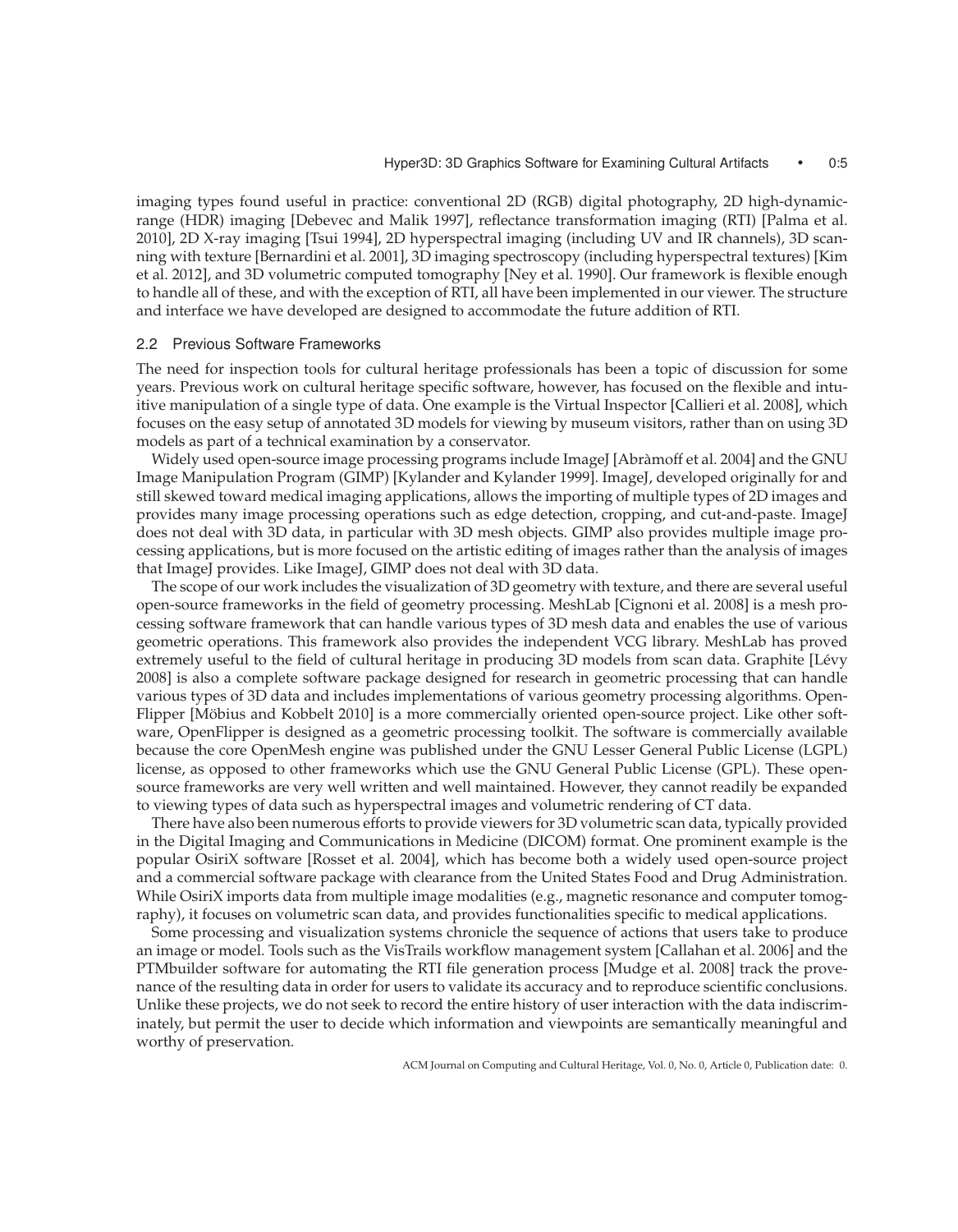# 0:6 • M. H. Kim et al.

Other visualization and modeling systems, such as the Mental Canvas sketch-based modeling tool [Dorsey et al. 2007], have the capacity to create "bookmarks" that allow the user to recall a particular perspective or insight by recording the current state of the system. To implement our own bookmarking feature, we rely on the concept of the "visualization snapshot" from Mindek et al. [2013], a set of values observed and transcribed at a given point in time that documents the entire state of the program. Finally, we also draw inspiration from systems to create and share annotations between users, such as the ImaNote open-source Web-based viewing and annotation tool [Díaz et al. 2011] and the redesign of the Arrigo Showcase virtual exhibit to add standards-compliant semantic annotations to 3D models [Havemann et al. 2009].

It is important to note that we seek to integrate the *viewing* capabilities of previous projects for 2D and 3D images and 3D geometric objects. However, we do not seek to unify all of the *processing* capabilities of these programs. In our system, we assume that the image or geometric processing needed for each type of data is performed in specialized software for that type.

# 2.3 Basic Building Blocks

We are interested in building a complete software framework that can handle the visualization of various 2D, 3D, and volumetric data types. We are careful not to rewrite or reinvent existing processing software such as Photoshop and MeshLab that can be used to prepare the image files before their visualization.

All of the frameworks cited in the previous section for image, geometry and volumetric data are themselves built on standard libraries. We follow the lead of these successful projects by adopting the libraries used by these projects as our basic building blocks.

To build a complete software package, we include three main application programming interfaces (APIs): graphics/visualization, user interface, and linear algebra (see Fig. 2). First, we have adopted two graphics libraries, the Visualization Toolkit (VTK) [Schroeder et al. 2006] and the Insight Segmentation and Registration Toolkit (ITK) [Taka and Srinivasan 2011]. VTK is an object-oriented wrapper for the OpenGL pipeline, and we therefore implement OpenGL operations via the VTK API. We selected these two libraries as the software's graphics engine because VTK supports volumetric rendering and ITK provides basic image processing modules necessary for handling CT image data, including input and output for Digital Imaging and Communications in Medicine (DICOM) files. The medical imaging application OsiriX is also based on these two graphics libraries. By using these two APIs, we can save our time and effort for implementing other functionalities, such as integrating multispectral imaging into 3D scanned data.

Second, we employ the Qt API [Dalheimer 2002] for our software's user interface, which we want to make as intuitive as possible (see Fig. 1 for screenshots of the final product). The Qt API has not only the benefit of being cross-platform but also uses the signal-slot mechanism to handle interactions between user



**Fig. 2:** *This diagram illustrates how we configure the building blocks of our software architecture (described in Section 2.3).*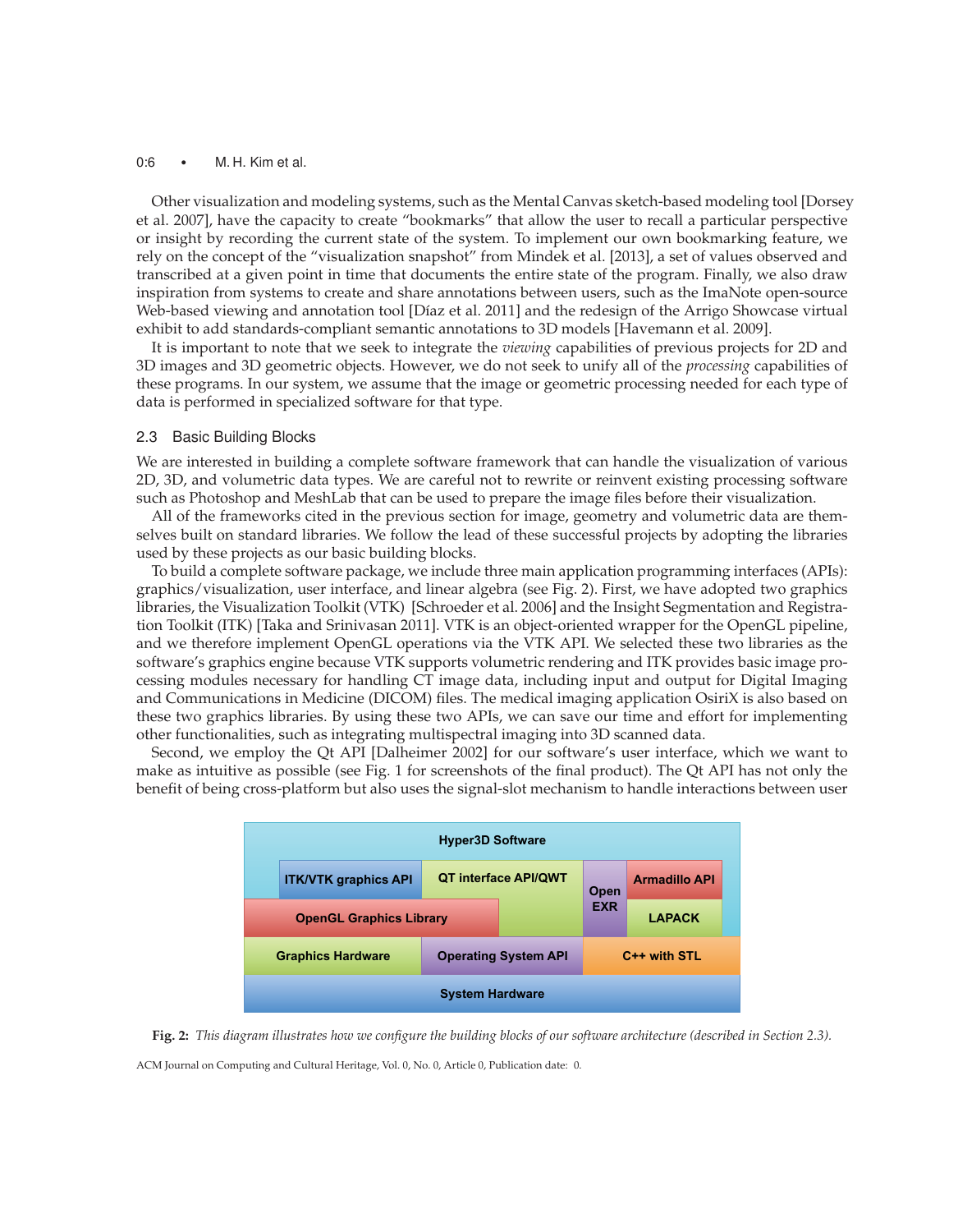interface objects. Qt has been commonly used in previous geometric processing software [Cignoni et al. 2008; Lévy 2008; Möbius and Kobbelt 2010]. However, the VTK libraries do not fully support the multidocument framework of Qt, and some engineering was required to accommodate both APIs within the same software. For further details, please refer to the software's source code [Hyper3D 2013].

Finally, our software includes the Armadillo linear algebra API (that wraps BLAS and LAPACK operations) for high-performance calculations [Sanderson 2010] and the OpenEXR API [Lucas Digital Ltd. 2009] for handling HDR image data and multispectral channels by using the multi-layer feature in the OpenEXR library. This allows us to read and visualize multispectral images and textures on a hyperspectral 3D model [Kim et al. 2012].

Our software application currently supports 32- and 64-bit Windows and 64-bit Mac OS X. These two target operating systems were chosen according to the preferences of the art conservators we consulted.

# 2.4 Basic Functions and Interfaces

In addition to benefiting from the experience of previous projects, we want to follow the standards and conventions of successful user interfaces. We structure our software according to the multi-document framework, permitting users to open multiple images of different types (see Fig. 1 for a view of the interface with several documents opened). While multiple images can be treated as independent objects, they can also be collated within a single project (reflecting the project feature in software such as MeshLab), which allows the user to easily load the current state of the program at a later date and to record metadata about the images' nature and relationship.

Following standard software conventions, our software has both a menu bar and a toolbar through which most of its functionalities are accessible (see Fig. 4(a)). The software can read 2D and 3D images and the contents of a CT directory (since DICOM medical image data is contained in a directory rather than in individual files). It provides three different types of common rendering modes (points, wireframe, and surface) and the ability to toggle the texture (if any) on a 3D model. We also allow users to illuminate objects with or without a directional light. Our software delivers conventional information about the model or image loaded, such as the polygon count, current polygon index, surface normal of the selected polygon, world coordinates, texture file information, etc. It also includes the ability to zoom in and out and to select orthogonal view options, similar to 3D geometric software. In addition, we implemented a measuring tool for 3D models (both scanned surfaces and CT volumes) that displays the length between two selected points, represented in the image panel as a straight orange line.

# 3. SOFTWARE – IMPLEMENTATION AND CURRENT FUNCTIONALITY

Recent art conservation research has been extended to the realms of hyperspectral 2D and 3D imaging and volumetric rendering, as evidenced in Roy et al. [2007]. We recognize that the needs of art conservation are different from the the functionalities of existing geometry processing and medical imaging software. Our current software tries to fill in the gap between these packages in terms of software implementation and functionality. Most geometry processing applications focus on the algorithms and techniques to deal with geometric operations and support only the rendering of RGB textures, if any. These applications therefore lack the capability to visualize hyperspectral textures or to display volumetric data. Meanwhile, medical imaging applications have concentrated on volumetric rendering to depict and understand the inner structure of the human body, with no support for hyperspectral texture visualization.

# 3.1 System Design Decisions

The feedback from the art conservators drove our system design process from the choice of the fundamental APIs to the interface of design and functionaries, e.g., hyperspectral 3D model inspection, recording bookmarks, annotations and metadata on various data types. In this section, we outline our key design de-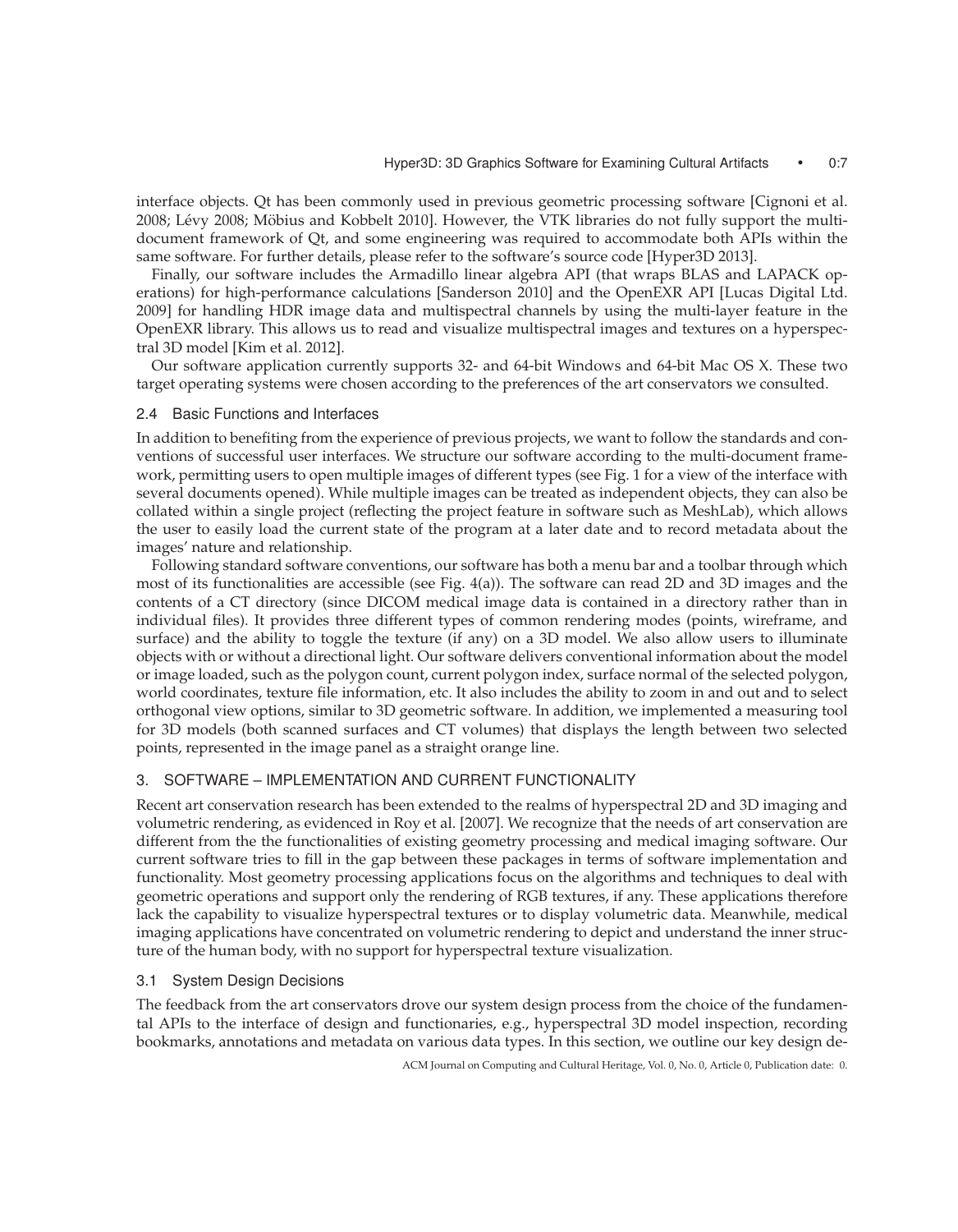# 0:8 • M. H. Kim et al.

cisions that we made through the development of our system in interaction with the profession end users and reasoning process behind them.

In order to overcome the practical barriers for art conservators to using high-tech digital data and fully exploiting all the information contained in the data, we carefully chose basic building blocks upon their requirements to inspect and explore digital data from hyperspectral imaging, 3D scanning and medical CT imaging.

**Handling Various Data Types.** As described in Section 2.3, we first focus on visualizing two different main data types: medical CT data and hyperspectral 3D scanning. Since the art conservators have commonly used medical CT imaging scanner for geometric inspection on the surface of artifacts, our system needs to be capable of reading various types of DICOM medical data (with various compression types) and visualizing them through 3D volume rendering. In this scope, we decided to import the ITK library that includes the DICOM I/O support (see Section 2.3). It allows us to decompress various types of 2D CT image stack and convert them to 3D voxel values, which can be rendered with volume rendering in the OpenGL environment.

As described in [Kim et al. 2012], hyperspectral imaging data include more spectral channels than three RGB channels, and such data are stored in the multi-channel OpenEXR format. We additionally plug in the OpenEXR library, with which we implemented hyperspectral texture visualization across the 3D rendering pipeline. Note that this hyperspectral rendering process is lacking in previous medical imaging applications. We also implemented color mapping from hyperspectral data into human visible colors with linear algebra optimization APIs (LAPACK and Armadillo). This allows the conservators to inspect general appearance of visible colors along with hyperspectral data.

**Integrating User Interface.** The other requirement from the professional conservators is the single intuitive user interface consistent with their needs to explore and generate metadata and annotations in their inspection. Previous imaging software has allowed visualizing or exploring a specific data type or a few other types only. Its interface stands modal without allowing integration with other data types visualized.

We first chose the Qt API to accomplish an intuitive graphics user interface and the VTK library to render the 3D voxel data converted from CT medical scan. This enables the conservators to navigate the three-dimensional topology of artifact intuitively in the OpenGL rendering environment. The window objects are mainly rendered by the Qt API, and the mouse interaction and events are controlled by both Qt and VTK. Fig. 3 summarizes how we organize the three different APIs (ITK, VTK and Qt) to render 3D objects and medical data in the integrated interface. In addition, the Qt library includes the support of the XML data structure. We implement the digital annotation and metadata system with the Qt API.

**Control Widgets.** Mindful of the needs of art conservators, we include customized widgets for various types of data in the software. We provide a light widget tool to assist in the qualitative visual inspection of 3D geometry (see Fig. 4(b)). Conservators are accustomed to visual inspection of objects by varying the direction of illumination, and many are also familiar with RTI imaging



**Fig. 3:** *Our rendering and user interaction pipeline using ITK/VTK/Qt.*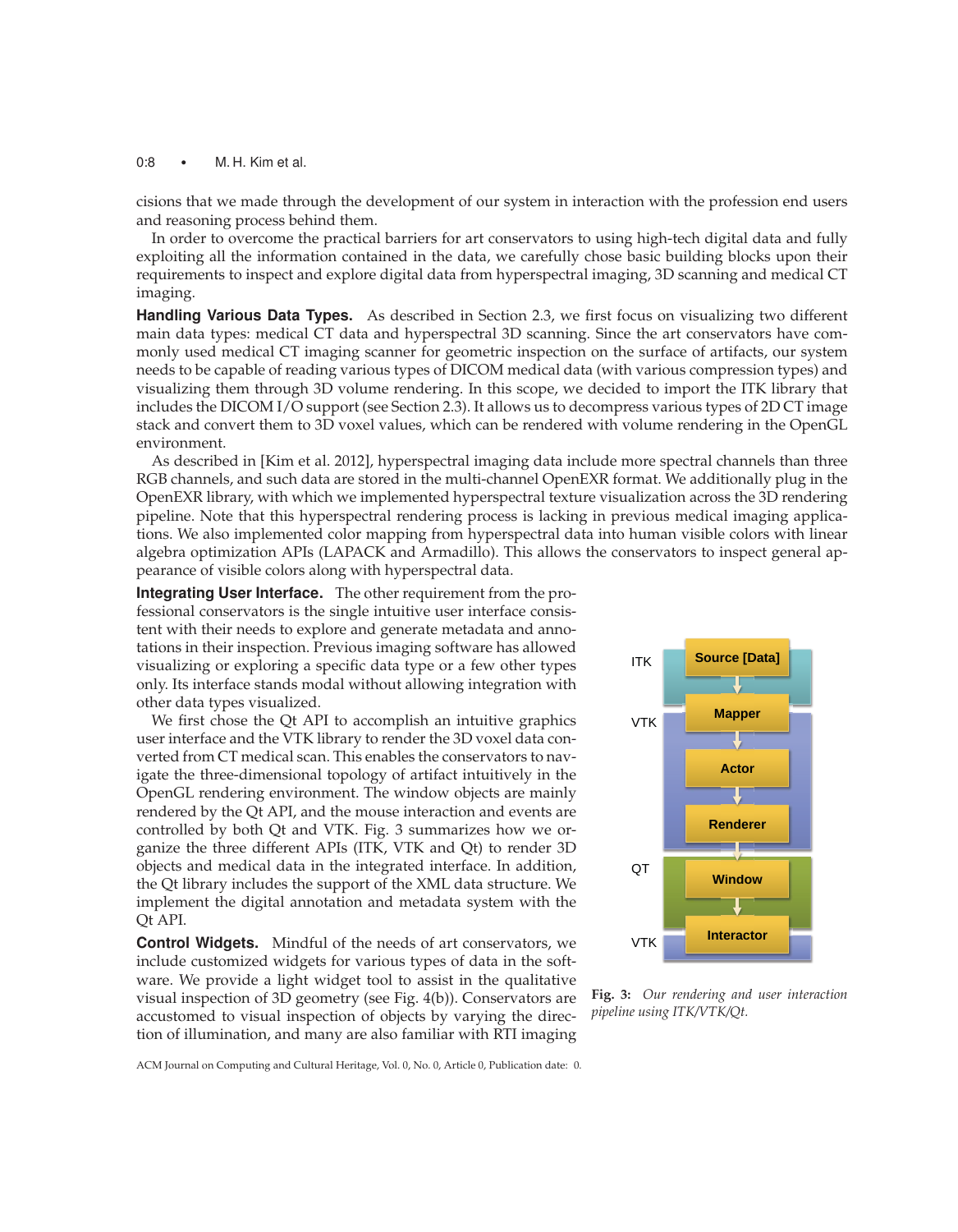to examine artifacts under a variety of lighting conditions. Our current software therefore includes a light control widget for controlling the direction vector of the virtual light source over 3D objects. A subtle point is the coordinate system of the light source specification. Various objects may have different local coordinate systems based on how they were acquired. The conservator positions the objects in the system windows, and the only coordinate system that is clear to them is the camera system. We therefore locate and control the light based on the camera's point of view. Following the control point of the trackball widget, the virtual light orbits the object in context. To do so, we obtain the orientation vector from the trackball interface and then determine the updated light position by applying the trackball transformation to the current viewing vector of the OpenGL camera. One consequence of this adjustment is that the conservator can treat multiple objects in adjacent windows as if they were on a virtual table. Adjusting the lighting control changes the light simultaneously in all windows, just as a physical light would affect all items on the same table.

The software also includes a CT data visualization widget. CT data consists of a stack of 2D X-ray images forming a 3D cube of rasterized images. Our current software provides two different types of visualization. One is to navigate the image stack in three different orientations (top, front and side) with or without interpolation. The other is to render it as a volume to help users understand the objects' internal structure (see Fig. 8(b)(1) and 1 for examples). We visualize the volumetric rendering of the CT data with ray casting techniques enabled using the VTK libraries [Schroeder et al. 2006]. Users are offered options for CPU or GPU rendering, image resolution, and blend type (e.g. maximum intensity projection (MIP), isosurface, etc.). See Fig. 4(c) for the CT widget.

**Iterative Testing and Refinement.** While we made design decisions at the start of software development, the interface layout and handling of data types were continuously refined with conservator input throughout development. Hyperspectral, volumetric and 3D surface scan data was acquired for objects actively being conserved to exercise the software in use. The iterative refinement resulted in modification in the original interface, and motivated the types of annotations needed for conservators to record observations.



(b) Rendering control widget (c) CT navigator widget

**Fig. 4:** *(a) The basic toolbar interface for convenient access to the software's functionalities. (b) Widgets for controlling the intensity of the virtual key/fill lights. (c) CT medical imaging data navigation options for stack and volume rendering.*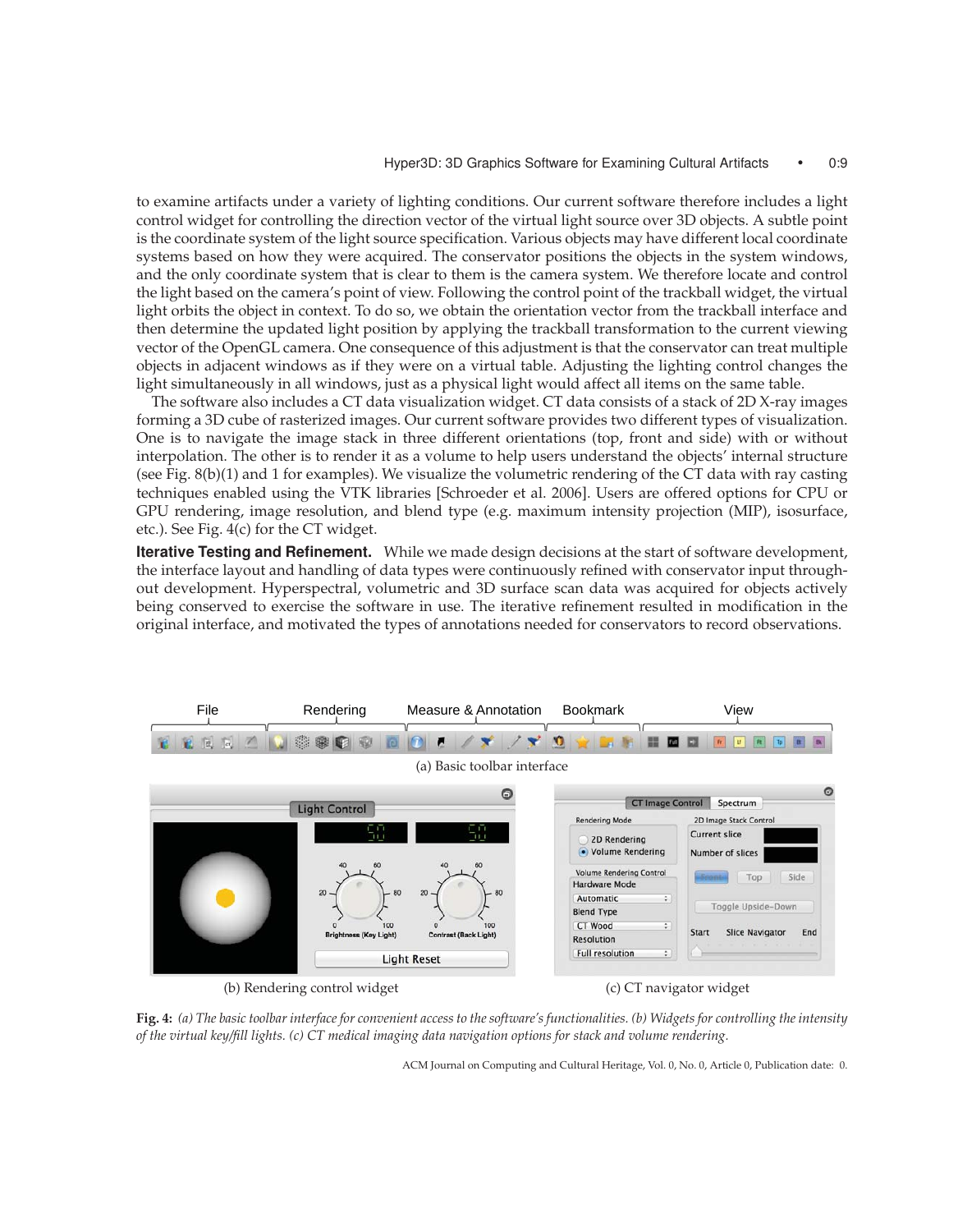# 0:10 • M. H. Kim et al.

#### 3.2 Hyperspectral Imaging Software

Among the major functionalities for art conservation software that existing software libraries do not accommodate are color conversion and visualization techniques to deal with hyperspectral and multispectral data. Hyperspectral imaging allows conservators to examine high-dimensional spectra qualitatively and quantitatively. Visual inspection of high-dimensional data is a powerful and successful tool for museum and gallery professionals. However, one problem with hyperspectral imaging is that spectral data is very dense and beyond human visual capabilities. One naive approach is to visualize the data in each individual spectral band as a grayscale image. This allows radiometric inspection, but it does not present the true color information needed by users to relate the data to their direct visual impression of the artifact.

We therefore include two different types of visualization of hyperspectral 2/3D data. We first map the high-dimensional spectral information to the visible range by converting the original data to the trichromatic constraints of human vision.

However, the spectral range of human vision is only a subset of the electromagnetic radiation that recent hyperspectral imagers can detect [Fischer and Kakoulli 2006]. We therefore provide another widget for viewing hyperspectral spectrum information simultaneously as the artifact is displayed in trichromatic color. Users can probe the color representation of a hyperspectral image or textured object and obtain detailed spectral measurements on a point-by-point basis.

Our current software reads hyperspectral information in multi-layers supported by the OpenEXR file format. The spectral data from a 2D image or 3D texture map is read using the OpenEXR API. Next, the spectral channels s are first projected to the tristimulus values by CIE 2-degree color matching functions  $M_{XYZ}$  [CIE 1986]. The tristimulus values in XYZ are then transformed by  $M_{sRGB}$  into sRGB color primary values c by [Nielsen and Stokes 1998], where the rendered image is white-balanced by the gray-world algorithm [Buchsbaum 1980]:  $c = M_{sRGB} \cdot M_{XYZ} \cdot s$ . The linear sRGB color c is then rendered via gamma correction [Poynton 2008] to display the signal depths. We then compute the histogram of the converted image



**Fig. 5:** *The left image shows an example of color visualization of a hyperspectral image. The right image shows the software's spectral plot widget visualizing reflectance from the blue patch. The background of the plot widget is color-indexed. The black region to the left corresponds to invisible ultraviolet wavelengths (under 380 nm). The black region to the right shows the invisible infrared spectral reading. The colors in the middle represent the visible spectrum. Data courtesy of Kim et al. [2012].*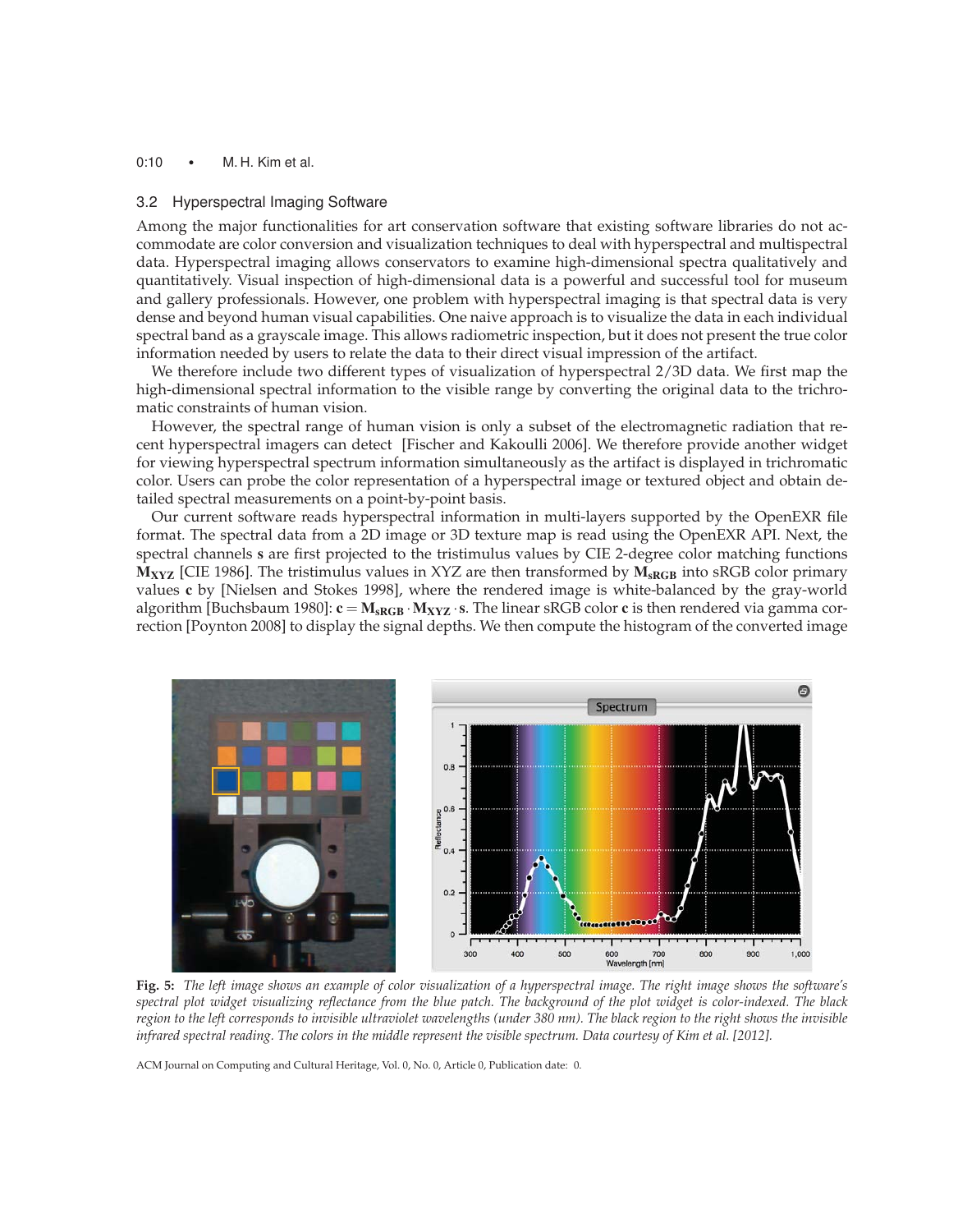and stretch the pixel levels between 1% and 99% to the range of display signals by effectively clamping the values.

When the software loads the hyperspectral 3D data, the data is also provided to the plot widget (see Fig. 5). For a 3D object, the screen coordinates of the mouse pointer are converted to world coordinates. After the coordinates in the texture map are determined from the corresponding world coordinates on the 3D object, the software visualizes the appropriate spectral information on the plot widget. This allows users to inspect not only the color at the point of interest but also the corresponding spectrum quantitatively.

#### 3.3 Annotations and Metadata

Although the software can be used to visualize and browse separate objects in isolation, we also provide a number of related features that permit users to collect and maintain information about the objects.

Simplest among these is a screenshot tool that can capture the visualization of the current window and save it in one of three common graphics formats for raster images: JPEG, BMP, and PNG. The ubiquitous status of these file formats means that users can easily insert these images into other files, such as a word processing document or slide show, or display them in a Web browser to share with other users.

**Bookmarks.** The software contains a "bookmarking" feature that allows the user to document and restore the visualization of a single object at a particular point in time. The user may also create folders to organize and rearrange the bookmarks. All bookmarks contain information about the lighting and camera position and zoom in order to duplicate the user's previous viewing experience and some additional elements corresponding to the specific filetype of the object. For example, a bookmark made of a 3D mesh might indicate that the object was visualized with a wireframe rendering, but would not contain notes about the current blend type or resolution, as this would be semantically meaningless information when not displaying CT scan data.

Bookmarks are file-specific and can be accessed at any time that the image is being visualized in the active window; changes made to a file's bookmarks while working in one project will be apparent when working with the same file in a separate project or when viewing the image individually. We implement this functionality in a simple tree hierarchy widget that contains only those bookmarks belonging to the image currently being visualized (see Fig. 6).

**Metadata.** We provide a metadata system in our software that permits users to record structured information about the current image or project. Our metadata schema is based on the Getty Research Institute's Categories for the Description of Works of Art, a popular standard for recording commentary about works of art and visual culture [Baca and Harpring 2009]. We selected the CDWA as the foundation for our metadata system largely because of its appeal to art conservators, with categories describing an object's history of conservation and treatment, history of ownership and collecting, history of exhibitions and loans, and other salient information. In addition, the CDWA has a well-defined schema crosswalk that maps its categories to other common metadata standards, including the VRA Core, LIDO (Lightweight Information Describing Objects), and the Dublin Core. Because our software has seen interest from zoologists and other scientists, we also include several metadata categories from the Canadian Heritage Information Network's Natural Sciences Data Dictionary to catalog objects of natural history, including notes about the object's taxonomy, physical appearance, and chemical composition [CHIN 2013].

Although the CDWA defines several "core" elements that must be completed to constitute a valid metadata entry, we enforce no such circumscription in our software; instead, we allow users to add categories and elements as needed to describe the object, possibly including multiple instances of the same category or element. We are amenable to adding additional categories to the system in the future with sufficient user feedback; individual users may also wish to take advantage of our open-source framework by adding new categories themselves as necessary.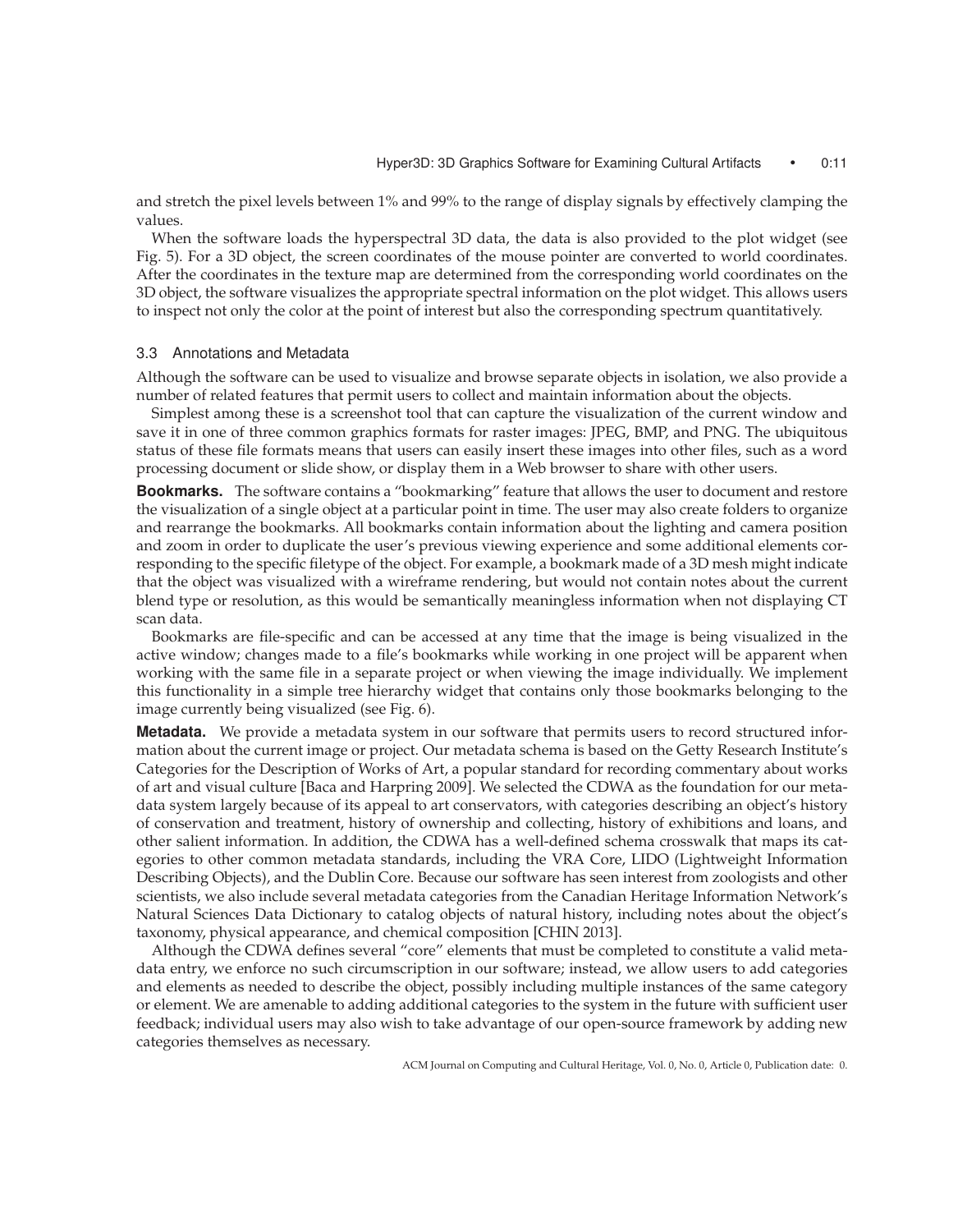#### 0:12 • M. H. Kim et al.

**Annotations.** We recognize that users may wish to record information not only within a structured metadata system but also via free-form annotations about an image's noteworthy or distinctive features. Annotations are represented as colored marks (seed widgets in the VTK library) representing a point on a 2D image or 3D model. Upon selecting the point to place the annotation, the user is prompted to enter the text that will be associated with that point. The annotation is then visualized on the object within the current render window. When the user interacts with an existing annotation, the corresponding text is displayed in the information widget, which allows users to edit and save the current contents of the text box.

To store information about bookmarks, annotations, and metadata, we use the popular and powerful XML format. Because Qt contains multiple classes for XML file manipulation and I/O, parsing files and adding, editing, or deleting elements becomes a relatively simple task. Furthermore, the XML format and the associated Qt API are flexible enough to handle any supplementary elements that may be necessary to record as new software functionalities are added.

# 4. APPLICATIONS

# 4.1 Existing Functionality

We illustrate the use of the software in analysis by considering three objects from the Yale art museums.

The first object studied is the sculptural polychrome stucco relief *Virgin and Child*, created in the 15th century by Italian artist Vittorio Ghiberti. The object is 89 cm high and 61 cm wide, made of stucco plaster. It is believed that several copies of the sculpture were made from an original mold and now reside in collections in the U.S. and Europe. The structural support of the *Virgin and Child* is in a weakened state due to its age and the nature of the medium. The painted pigment surface layer has also deteriorated over



**Fig. 6:** *Our software represents bookmarks as items in a tree hierarchy widget. Double-clicking on an item will restore the camera perspective, lighting, and other features associated with the given bookmark. The user may drag and drop items to reorganize them, rename a bookmark or folder, or delete the currently selected item.*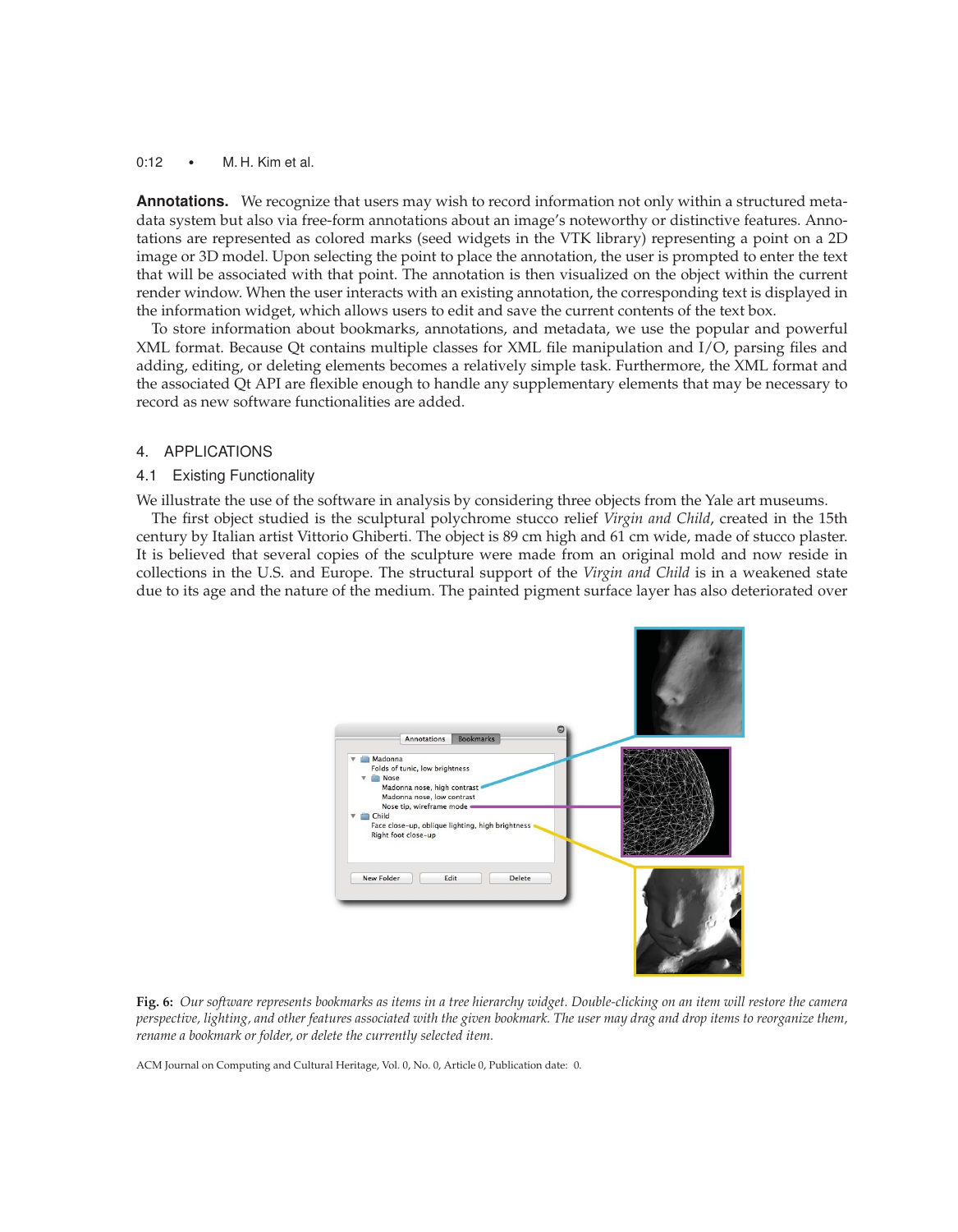the years due to wear and age; in addition, over the years the object has undergone several treatments of restoration or alteration which have altered the original appearance of the relief.

In these given conditions, a museum conservator, starting with various types of non-destructive visual inspection techniques, has undertaken a new conservation treatment. The imaging data types available for this object were hyperspectral imaging data of the ultraviolet, visible, and infrared spectra and 3D scanning data as well as more traditional digital image file types. 3D scanning was performed in order to help examine the dimensions and patterns of cracks on the plaster surface for future comparison against copies of the artwork. See Fig. 7(a) for a screenshot using the geometry inspection tool. Hyperspectral imaging was conducted for non-destructive investigation of pigment deterioration over the 3D polychrome surface. Fig. 7(b) shows a spectral comparison of two different areas on the sculpture in our software.

The second object we consider is *The Coronation of the Virgin*, a panel painting gilt and painted with egg tempera, by Jacopo del Casentino, ca. 1325. The panel is 31 cm high, 24 cm wide, and 2.5 cm thick. The panel support is of poplar and contains sculptured gesso sections that are gilded and painted with tempera.



**Fig. 7:** *Polychrome stucco relief,* Virgin and Child*, Italy 15th century, by Vittorio Ghiberti. (a) Measuring the length of the plaster crack in the relief. (b) A hyperspectral image of the object. The rectangle with dotted lines indicates the region shown close-up in the next image. (c) Reflectance spectra of pigments on the hyperspectral image (b) are depicted on the spectral plot widget. The two plots represent data from two different points of interest (the green and yellow squares).*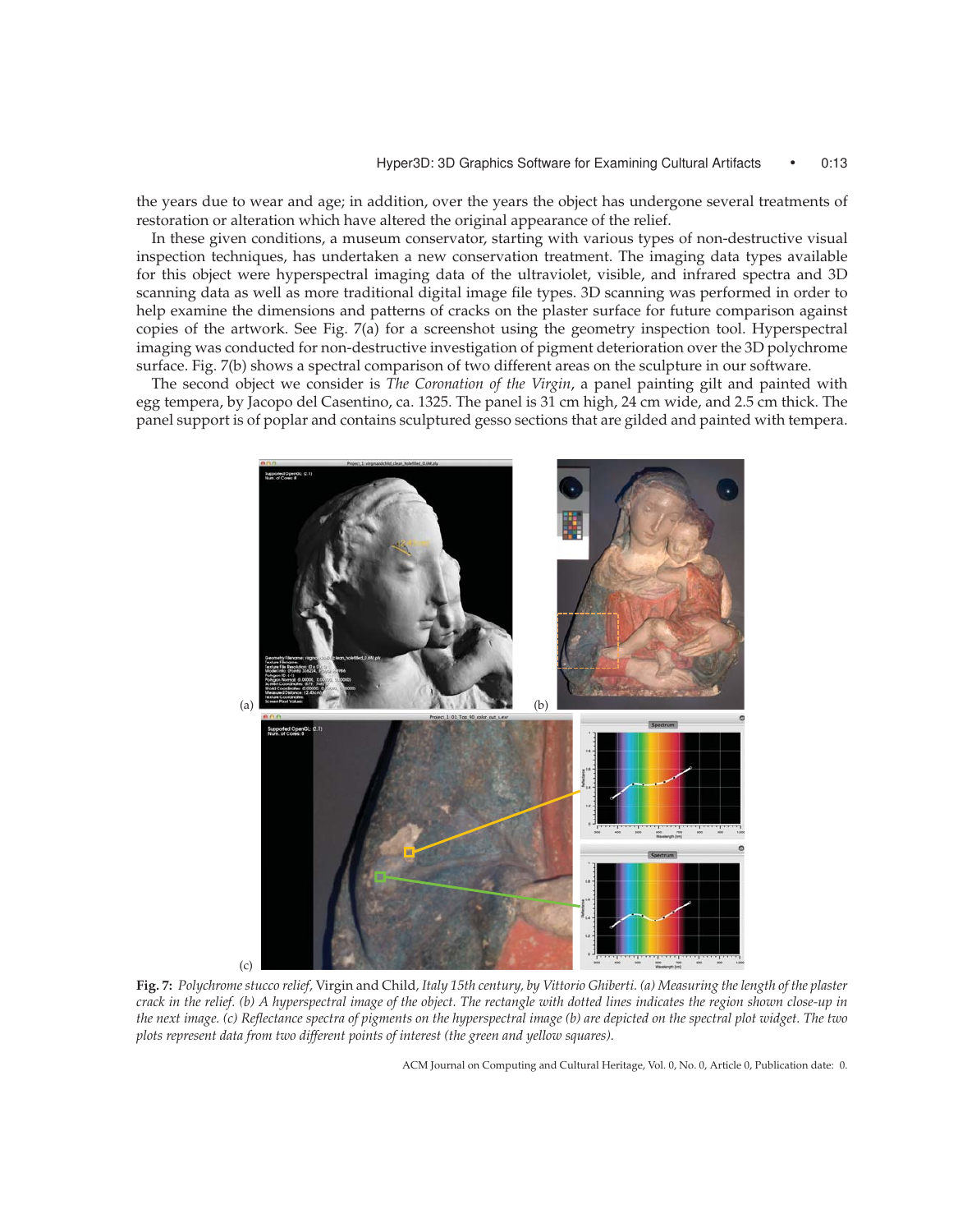# 0:14 • M. H. Kim et al.

Like the relief, this panel painting has been restored many times over the years. As shown in Fig. 8(a), the decorations on the top section of the panel and the crack on the top-middle part were restored in the 1930s. These decorations are visually distinct from the state of the current panel, which underwent a restoration campaign in the 1970s.

In preparation for new treatment, a museum conservator has performed various types of digital imaging analysis including 2D X-ray imaging, UV fluorescent imaging, infrared imaging, CT scanning, and traditional digital imaging file types. Conservators have heretofore focused primarily on better understanding the support layers and construction of the panel. In particular, there are two circular voids in the upper corners of the panel whose original purpose is lost. This, coupled with an interest in the nails which were used to construct the panel, led to a desire for an inspection tool that could allow users to pinpoint the location of such items and study them further.

Our third object of study is *Alexander Pope*, a marble bust depicting the eponymous English poet, created by the French sculptor Louis François Roubiliac in 1741. The bust has been digitized as part of an ongoing project to compare the multiple versions of Roubiliac's marble busts of Pope sculpted between 1738 and 1760. We anticipate that the software will prove useful in comparing the relationship between these busts and their copies and adaptations.

A first step in the study is to assess the quality of the digital data being acquired. The sculpture has been captured via both 2D hyperspectral imaging and 3D laser scanning. Fig. 9(a) shows both types of images displayed within a single project. Comparing the appropriately lit 3D model with a gray scale photograph allow the user to assess whether details on the surface of the 3D model are due to measurement noise or to real features on the sculpture. While there is some noise apparent in the model where the photograph is smooth, the 3D model does appear to accurately represent small-scale tool marks on the lower back of the piece.



**Fig. 8:** *Tempera on panel with gilding,* The Coronation of the Virgin*, Italy ca. 1325, by Jacopo del Casentino. (a) An archival photograph of the panel painting taken in the 1930s. (b) A screenshot of our software with various types of imaging data open, allowing users to compare hyperspectral 2D imaging and 3D CT volume rendering data simultaneously. Image (b) shows (1) CT volume rendering with geometric inspection (measuring the size of a pin inside the wooden panel), (2) 2D X-ray imaging, (3) UV fluorescent imaging, (4) high-resolution RGB color imaging, and (5) IR imaging.*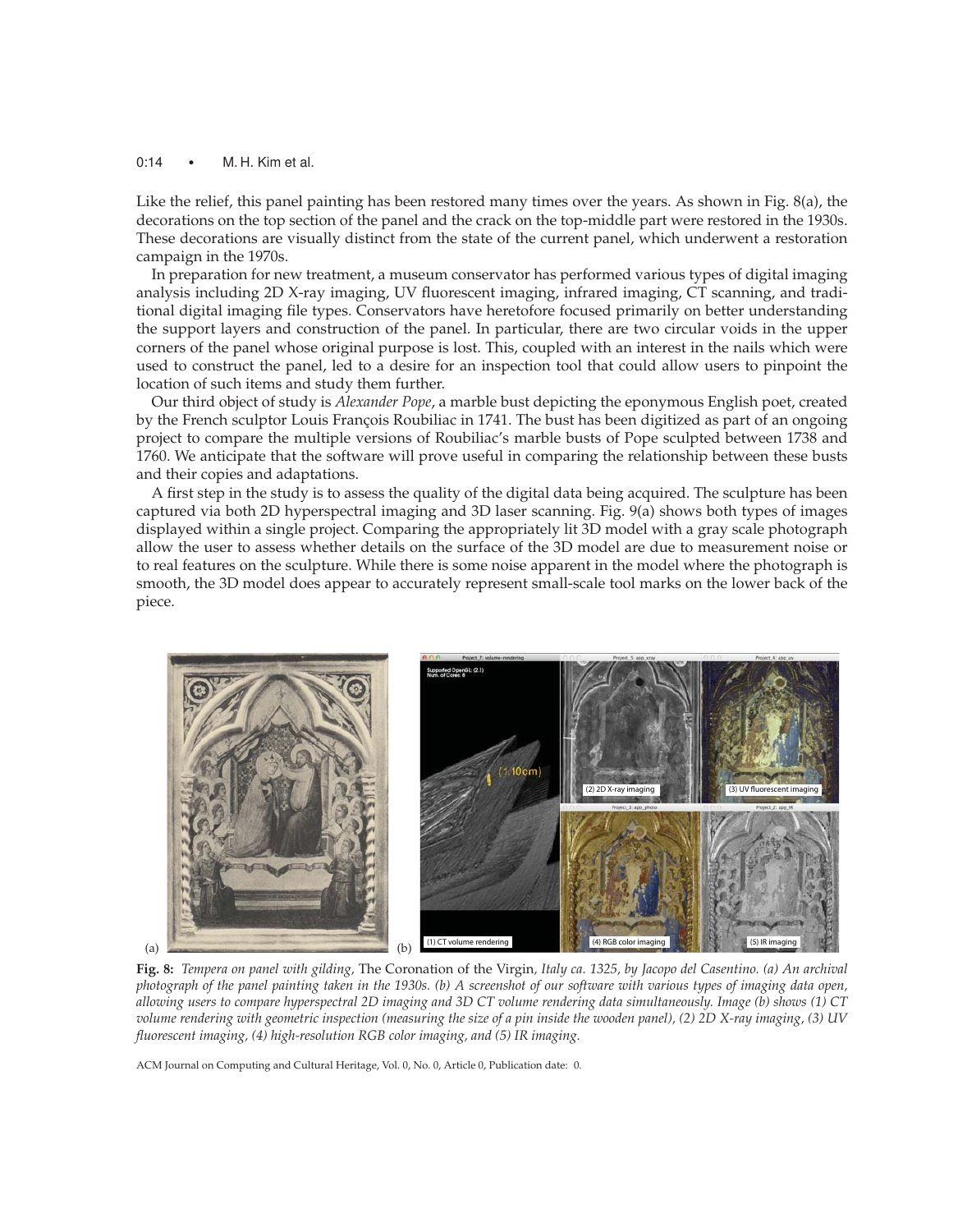Another step is to consider the surface condition of the piece. As is evident in Fig. 9(b), the bust contains variations in surface coloration that range from a milky white to a light tan color consistent with the accumulation of dust. Images from the ultraviolet channel reveal a discoloration that is not immediately apparent in the photographs taken under visible light.



Fig. 9: Marble bust, Alexander Pope, 1741, by Louis François Roubiliac. (a) View of a project with two images loaded. At left, *a 2D image captured under ultraviolet light; at right, a 3D model. Arranging the model into roughly the same position as the image allows the user to compare the two representations and thereby assess the quality of the 3D scan. (b) The 2D hyperspectral image on the left combines information from 8 channels, while the 2D image on the right was captured under only ultraviolet light. Comparing the two images reveals a previously concealed variation in surface material indicated by the light blue box.*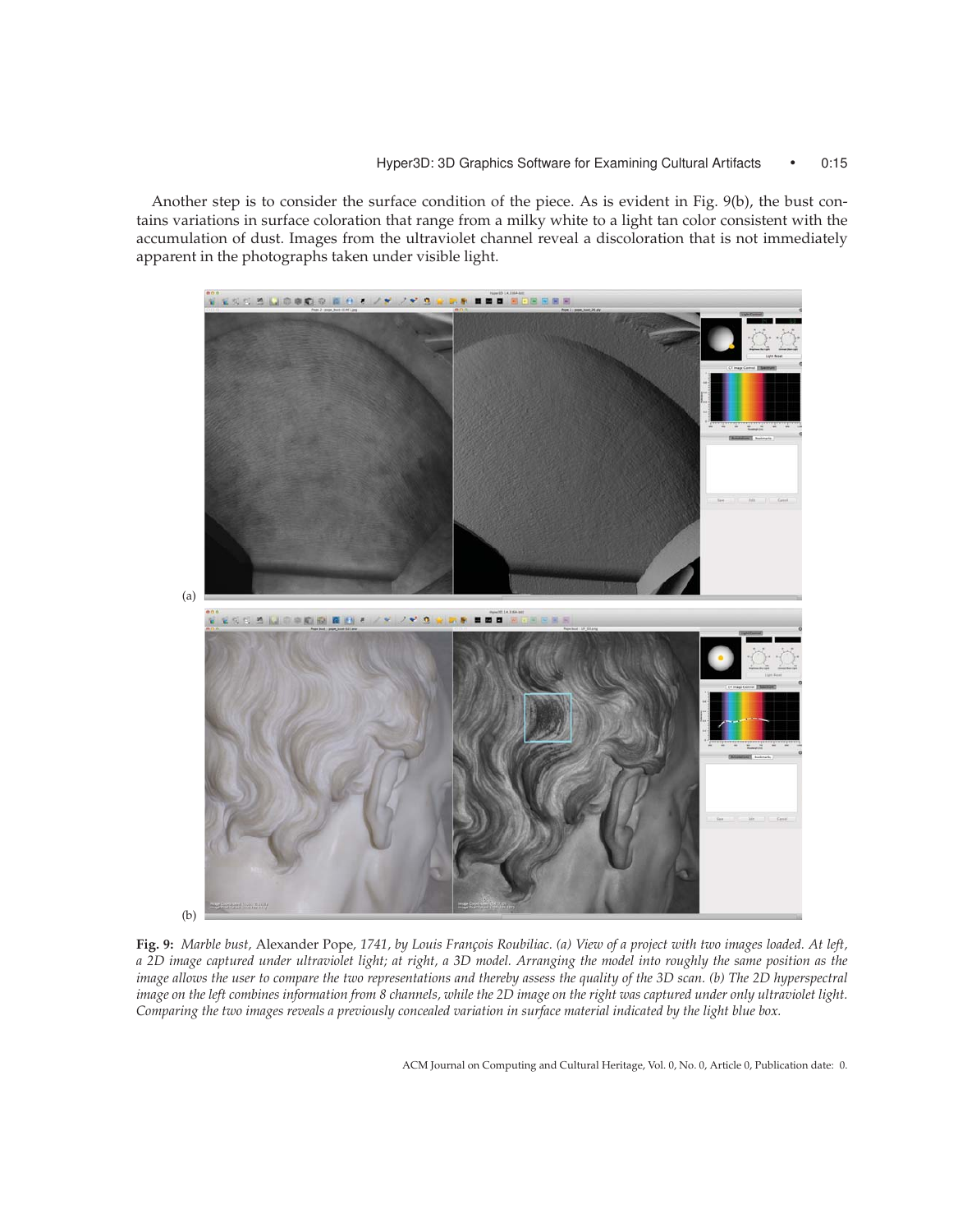# 0:16 • M. H. Kim et al.

#### 4.2 User Experience and Feedback

The museum staff have found that the various modes of volume rendering and isosurface rendering are beneficial in studying a work of art. The conservator is interested in geometric inspection using CT scan data, along with various high-end imaging data to better understand the support layers of the panel and carved relief, while comparing those data results with reflective surface data. With this software interface, museum staff can better compare the different types of imaging results from the same image coordinates by placing images side-by-side, allowing them to better compare data in one interface.

The program is particularly helpful with hyperspectral visual inspection. Repairs on an artifact are sometimes evident from small changes in color. The system helps the conservator examine and quantify such small color change, and correlate the change with geometric variations. We have found that users beyond conservators find the spectral visualization useful. There is no open source software that allows scholars to examine multispectral images of manuscript pages that allows multiple views of the same data. A paleographer at Yale examining recent multispectral scans of works of Chaucer found the system useful for comparing pigments on a page, and annotating the pages with observations.

We are working to expand the user base and obtain more feedback by presenting talks to museum professionals, including a recent discussion and demonstration at the Museum Computer Network 2013 conference. In general, the conservation community that uses digital imaging technologies has been enthusiastic about an integrated tool. It will take a substantial amount of time however to receive feedback on usage in day to day workflow.

#### 5. CONCLUSIONS

We provide an open-source software tool with an intuitive and consistent interface that can handle various types of 2D and 3D imaging data, including hyperspectral images and CT scans, and permits users to record multiple forms of annotations and metadata, in accordance with the needs of art conservators.

Users have requested the ability to read more file types, such as RTI data sets, and the ability to print out files for sharing and archiving of treatments. We may also incorporate the ability to locally flatten 3D meshes, as Pal et al. [2013] do in their viewer for deformed historical documents, into the software. For future development, we would also like to concentrate on more efficiently sharing users' observations and notes. For example, one possible feature is the ability to export the metadata created within our software to other metadata formats, such as LIDO, CIDOC-CRM, and Dublin Core, to use in other applications. Another idea is an import/export project functionality that would encapsulate the files of a project and their associated bookmarks, metadata, and annotations for users to easily share with one another. Finally, creating hyperlinks between the bookmarks, metadata, and annotations within a single project and across projects – e.g., a metadata entry referring to a perspective captured by a particular bookmark, or to the text of an annotation – is another feature that we would like to add in the future.

The Hyper3D software code is available under the GNU General Public License v3.0 via SourceForge at http://sourceforge.net/projects/hyper3d/ [Hyper3D 2013]. We invite all readers to get involved in the project by developing various improvements and extensions to the software.

#### REFERENCES

M.D. Abràmoff, P.J. Magalhães, and S.J. Ram. 2004. Image processing with ImageJ. Biophotonics international 11, 7 (2004), 36–42.

- L. Arbace, E. Sonnino, M. Callieri, M. Dellepiane, M. Fabbri, A. Iaccarino Idelson, and R. Scopigno. 2012. Innovative uses of 3D digital technologies to assist the restoration of a fragmented terracotta statue. *J. Cultural Heritage* (2012).
- Michael Attas, Edward Cloutis, Catherine Collins, Douglas Goltz, Claudine Majzels, James R. Mansfield, and Henry H. Mantsch. 2003. Near-infrared spectroscopic imaging in art conservation: investigation of drawing constituents. *Journal of Cultural Heritage* 4, 2 (2003), 127 – 136.  $DOT:http://dx.doi.org/10.1016/S1296-2074(03)00024-4$
- Murtha Baca and Patricia Harpring (Eds.). 2000. Revised in 2009. *Categories for the Description of Works of Art (CDWA)*. J. Paul Getty Trust and the College Art Association, Los Angeles.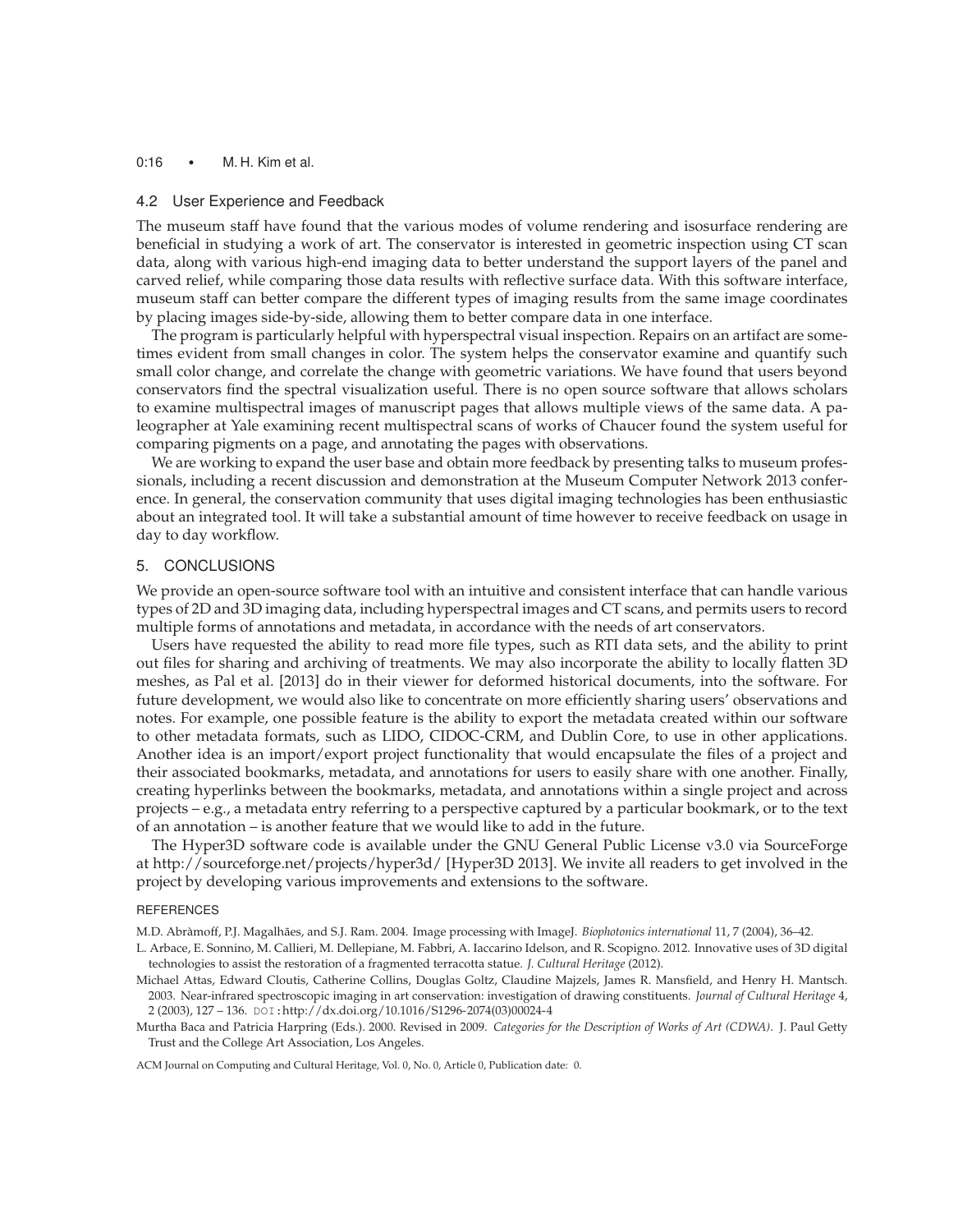- Fausto Bernardini, Ioana M. Martin, and Holly E. Rushmeier. 2001. High-Quality Texture Reconstruction from Multiple Scans. *IEEE Trans. Vis. Comput. Graph* 7, 4 (2001), 318–332. http://doi.ieeecomputersociety.org/10.1109/2945.965346
- G. Buchsbaum. 1980. A Spatial Processor Model for Object Colour Perception. *J. the Franklin Institute* 310, 1 (1980), 1–26.
- Steven P. Callahan, Juliana Freire, Emanuele Santos, Carlos E. Scheidegger, Claudio T. Silva, and Huy T. Vo. 2006. VisTrails: visualiza- ´ tion meets data management. In *Proceedings of the 2006 ACM SIGMOD international conference on Management of data (SIGMOD '06)*. ACM, New York, NY, USA, 745–747. DOI:http://dx.doi.org/10.1145/1142473.1142574
- M. Callieri, F. Ponchio, P. Cignoni, and R. Scopigno. 2008. Virtual Inspector: a flexible visualizer for dense 3D scanned models. *Computer Graphics and Applications, IEEE* 28, 1 (2008), 44–54.
- CHIN. 2013. CHIN Data Dictionary Natural Sciences. (2013). http://www.pro.rcip-chin.gc.ca/bd-dl/ddrcip sn-chindd ns-eng.jsp CIE. 1986. *Colorimetry* (2nd ed.). CIE Pub. 15.2. Commission Internationale de l'Eclairage (CIE), Vienna.
- Paolo Cignoni, Marco Callieri, Massimiliano Corsini, Matteo Dellepiane, Fabio Ganovelli, and Guido Ranzuglia. 2008. MeshLab: an Open-Source Mesh Processing System. In *Eurographics Italian Chapter Conference*. Eurographics, 129–136.
- Matthias Kalle Dalheimer. 2002. *Programming with Qt: Writing Portable GUI applications on Unix and Win32* (second ed.). O'Reilly & Associates, Inc., pub-ORA:adr. xviii + 499 pages. http://www.oreilly.com/catalog/prowqt2
- Paul E. Debevec and Jitendra Malik. 1997. Recovering High Dynamic Range Radiance Maps from Photographs. In *Proc. the ACM SIGGRAPH Conference*. 369–378.
- J.K. Delaney, C. Metzger, E. Walmsley, and C. Fletcher. 1993. "Examination of the visibility of underdrawing lines as a function of wavelength". In *Proceedings of the 10th Triennal ICOM–CC Meeting*, Vol. 1. 15–19.
- Lily Díaz, Markku Reunanen, Blanca Acuña, and Atte Timonen. 2011. ImaNote: A web-based multi-user image map viewing and annotation tool. *J. Comput. Cult. Herit.* 3, 4, Article 13 (April 2011), 11 pages. DOI:http://dx.doi.org/10.1145/1957825.1957826
- Julie Dorsey, Songhua Xu, Gabe Smedresman, Holly Rushmeier, and Leonard McMillan. 2007. The Mental Canvas: A Tool for Conceptual Architectural Design and Analysis. In *Proceedings of the 15th Pacific Conference on Computer Graphics and Applications (PG '07)*. IEEE Computer Society, Washington, DC, USA, 201–210. DOI:http://dx.doi.org/10.1109/PG.2007.62
- C Fischer and I Kakoulli. 2006. Multispectral and hyperspectral imaging technologies in conservation: current research and potential applications. *Reviews in conservation* (2006).
- Marc Ghysels. 2005. CT Scans in Art Work Appraisal. Online journal asianart.com. (2005). http://www.asianart.com/articles/ ghysels/index.html
- Sven Havemann, Volker Settgast, René Berndt, Oyvind Eide, and Dieter W. Fellner. 2009. The Arrigo Showcase reloadedtowards a sustainable link between 3D and semantics. *J. Comput. Cult. Herit.* 2, 1, Article 4 (July 2009), 13 pages. DOI:http://dx.doi.org/10.1145/1551676.1551680
- Hyper3D. 2013. An open-source project in SourceForge.net. http://sourceforge.net/projects/hyper3d/. (2013). http://sourceforge. net/projects/hyper3d/
- R. Kaehr, L. Perrois, and M. Ghysels. 2007. A Masterwork that Sheds Tears and Light: A Complementary Study of a Fang Ancestral Head. *African Arts* 40, 4 (2007), 44–57.
- Min H. Kim, Todd Alan Harvey, David S. Kittle, Holly Rushmeier, Julie Dorsey, Richard O. Prum, and David J. Brady. 2012. 3D Imaging Spectroscopy for Measuring Hyperspectral Patterns on Solid Objects. *ACM Transactions on Graphics (Proc. SIGGRAPH 2012)* 31, 4 (2012), 38:1–11. DOI:http://dx.doi.org/10.1145/2185520.2185534
- K. Kylander and O.S. Kylander. 1999. *Gimp*. Coriolis Group.
- Bruno Levy. 2008. http://alice.loria.fr/index.php/software.html. http://alice.loria.fr/index.php/software.html. (2008). http://alice. ´ loria.fr/index.php/software.html
- Lucas Digital Ltd. 2009. OpenEXR. http://www.openexr.com/. (2009). http://www.openexr.com/
- James R. Mansfield, Michael Attas, Claudine Majzels, Edward Cloutis, Cathy Collins, and Henry H. Mantsch. 2002. Near infrared spectroscopic reflectance imaging: a new tool in art conservation. *Vibrational Spectroscopy* 28, 1 (2002), 59 – 66. DOI:http://dx.doi.org/10.1016/S0924-2031(01)00145-X
- Peter Mindek, Stefan Bruckner, and M Eduard Groller. 2013. Contextual Snapshots: Enriched Visualization with Interactive Spatial ¨ Annotations. In *Proceedings of the 2013 Spring Conference on Computer Graphics*. 59–66.
- Jan Möbius and Leif Kobbelt. 2010. OpenFlipper: An Open Source Geometry Processing and Rendering Framework. In Curves and *Surfaces (Lecture Notes in Computer Science)*, Vol. 6920. Springer, 488–500. http://dx.doi.org/10.1007/978-3-642-27413-8
- J.P. Mohen, M. Menu, B. Mottin, L. Nash, and G.R. Edwards. 2006. *Mona Lisa: inside the painting*. Abrams.
- Mark Mudge, Tom Malzbender, Alan Chalmers, Roberto Scopigno, James Davis, Oliver Wang, Prabath Gunawardane, Michael Ashley, Martin Doerr, Alberto Proenca, and Joao Barbosa. 2008. Image-Based Empirical Information Acquisition, Scientific Reliability, and Long-Term Digital Preservation for the Natural Sciences and Cultural Heritage , Maria Roussou and Jason Leigh (Eds.). Eurographics Association, Crete, Greece, –. http://www.eg.org/EG/DL/conf/EG2008/tutorials/T2.pdf